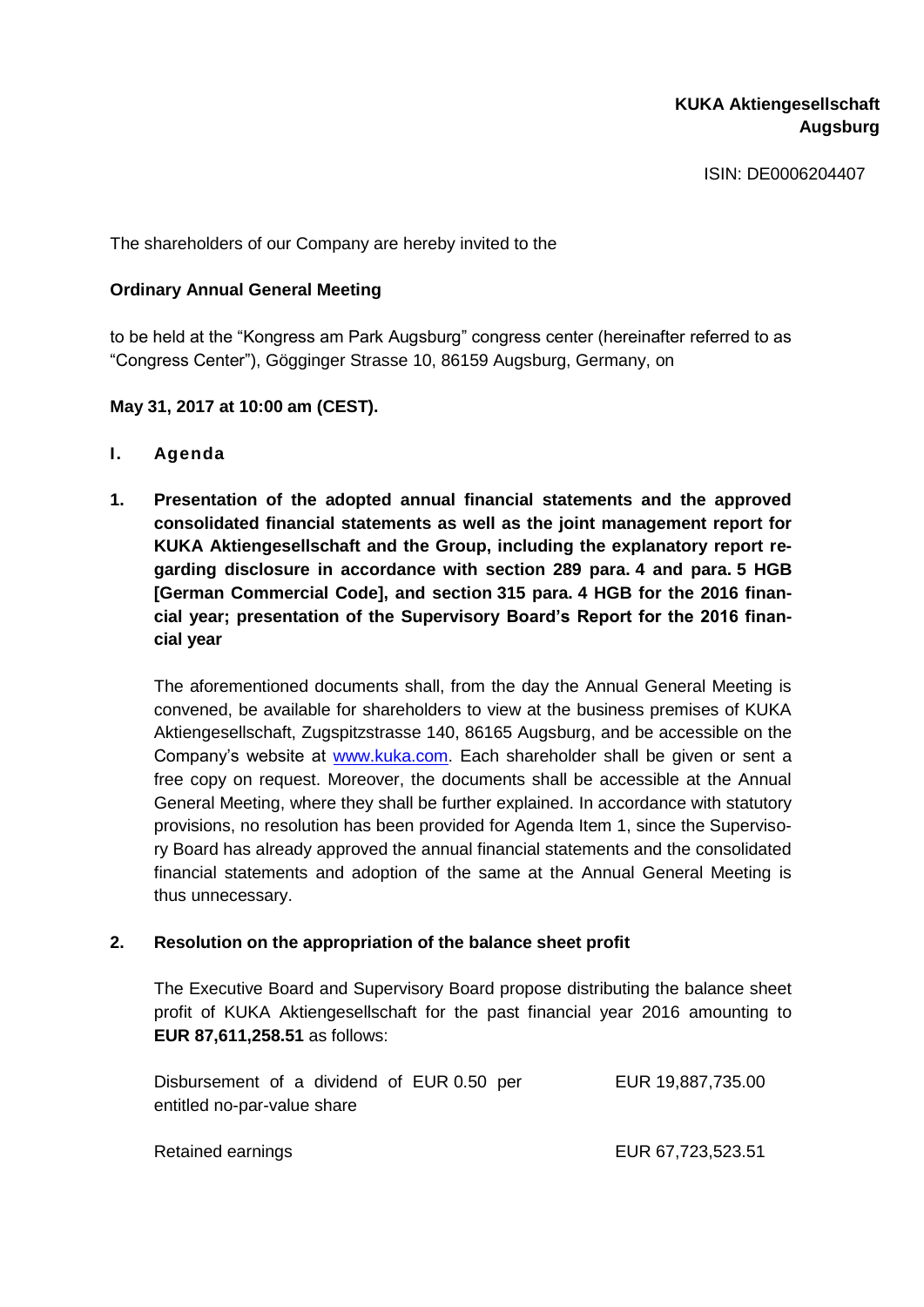The number of entitled no-par-value shares, at the time the Annual General Meeting was convened, amounts to 39,775,470 no-par-value shares (ISIN DE0006204407).

As of the time at which the Annual General Meeting was convened, KUKA Aktiengesellschaft did not hold any treasury shares. If the Company does hold treasury shares at the time at which the Annual General Meeting is held, such shares are not entitled to dividends. In this case, an adapted resolution will be submitted for voting at the Annual General Meeting proposing to pay out an unchanged dividend of EUR 0.50 per entitled no-par-value share and increase the retained earnings while reducing the disbursement.

# **3. Resolution on approving the discharge from responsibility of the members of the Executive Board**

The Executive Board and the Supervisory Board propose that the members of the Executive Board be discharged from responsibility for the 2016 financial year.

It is planned that shareholders at the Annual General Meeting shall decide on the discharge from responsibility of the members of the Executive Board as a whole.

# **4. Resolution on approving the discharge from responsibility of the members of the Supervisory Board**

The Executive Board and the Supervisory Board propose that the members of the Supervisory Board be discharged from responsibility for the 2016 financial year.

It is planned that shareholders at the Annual General Meeting shall decide on the discharge from responsibility of the members of the Supervisory Board as a whole.

### **5. Elections to the Supervisory Board**

Hans Ziegler resigned his seat on the Supervisory Board of KUKA Aktiengesellschaft with effect from December 1, 2016. Dr. Hubert Lienhard resigned his seat on the Supervisory Board of KUKA Aktiengesellschaft with effect from January 10, 2017. Dr. Friedhelm Loh resigned his seat on the Supervisory Board of KUKA Aktiengesellschaft with effect from January 27, 2017. Professor Dr. Dirk Abel resigned his seat on the Supervisory Board of KUKA Aktiengesellschaft with effect from January 31, 2017. Furthermore, Bernd Minning resigned as member and Chairman of the Supervisory Board of KUKA Aktiengesellschaft with effect from February 1, 2017. Professor Dr. Uwe Loos resigned as a member of the Supervisory Board of KUKA Aktiengesellschaft with effect from February 28, 2017.

In view of the above-mentioned resignations, the Executive Board of KUKA Aktiengesellschaft had applied for the court appointment of Supervisory Board members to the vacated seats pursuant to section 104 para. 1 AktG [German Stock Corporation Act] in conjunction with section 6 para. 2 MitbestG [German Co-determination Act]. By orders of Augsburg Local Court dated February 8, 2017 and delivered on Febru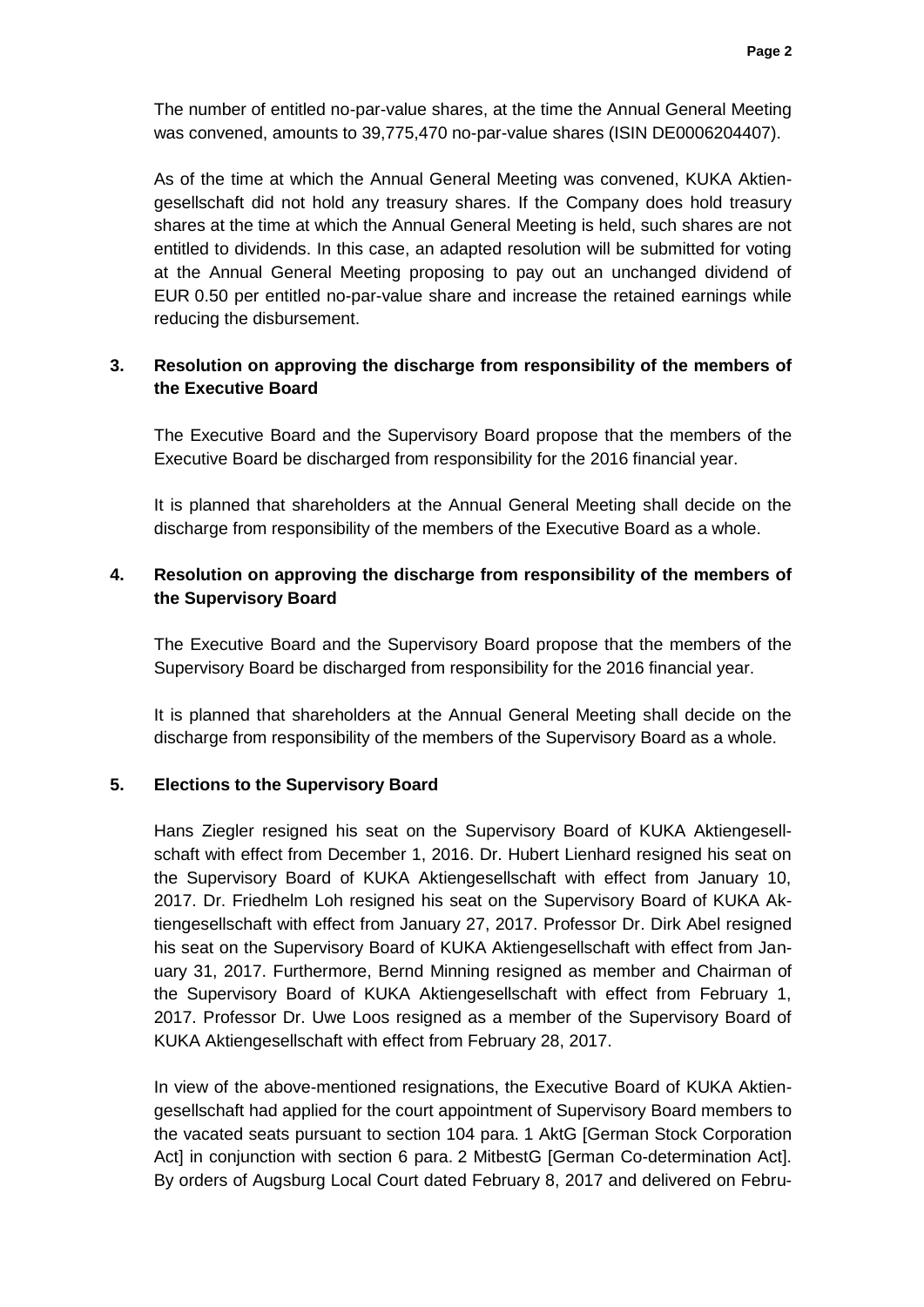ary 10, 2017, (i) Professor Dr. Michèle Morner, (ii) Min (Francoise) Liu and (iii) Dr. Yanmin (Andy) Gu were appointed as members of the Supervisory Board. Furthermore, by orders of Augsburg Local Court dated February 22, 2017 and delivered on February 24, 2017, (i) Hongbo (Paul) Fang and (ii) Alexander Liong Hauw Tan were appointed as members of the Company's Supervisory Board.

In accordance with the orders of Augsburg Local Court, the term of office of the aforementioned court-appointed Supervisory Board members ends no later than the conclusion of the Annual General Meeting on May 31, 2017, for which reason the Annual General Meeting must elect new Supervisory Board members on May 31, 2017.

Pursuant to section 10 para. 4 sentence 1 of the Company's Articles of Association, the term of office of the newly elected Supervisory Board members shall be the remainder of the original term of office of the retiring Supervisory Board members, i.e. up to the conclusion of the Ordinary Annual General Meeting in 2018, at which the Supervisory Board members are to be discharged from their responsibility for the 2017 financial year.

Pursuant to section 96 para. 1 and section 101 para. 1 AktG [German Stock Corporation Act] in conjunction with section 7 para. 1 no. 1 MitbestG [German Codetermination Act] and section 10 para. 1 of the Articles of Association, the Supervisory Board comprises twelve members in total, consisting of six members elected by the Annual General Meeting and six members elected in accordance with the German Co-determination Act.

The Annual General Meeting is not bound by nominations for election made by the shareholders' representatives on the Supervisory Board.

On the basis of the recommendations presented by the Supervisory Board's nomination committee, the Supervisory Board proposes that the following persons be elected to the Supervisory Board as the shareholders' representatives effective upon conclusion of the Annual General Meeting on May 31, 2017:

a) Dr. Yanmin (Andy) Gu

| Place of residence:             | Panyu, Guangzhou, Guangdong Province, China |
|---------------------------------|---------------------------------------------|
| Age:                            | 53 years                                    |
| Profession/education: Economist |                                             |
| Current activity:               | Vice President of Midea Group Co., Ltd.     |

b) Hongbo (Paul) Fang

| Place of residence:   | Foshan, Guangdong Province, China         |
|-----------------------|-------------------------------------------|
| Age:                  | 50 years                                  |
| Profession/education: | Economist                                 |
| Current activity:     | Chairman and CEO of Midea Group Co., Ltd. |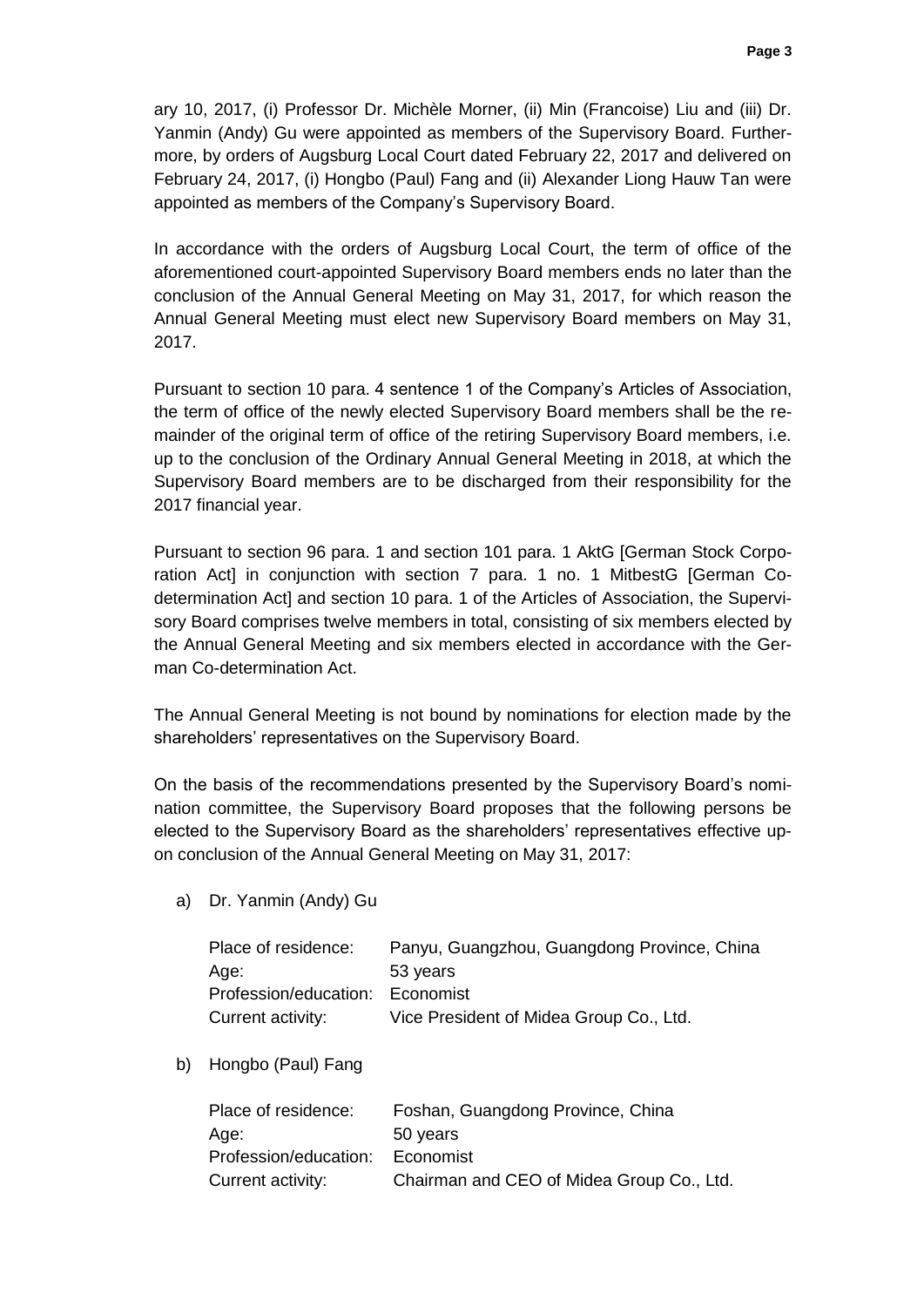c) Min (Francoise) Liu

| Place of residence:   | Daliang, Shunde, Guangdong Province, China     |
|-----------------------|------------------------------------------------|
| Age:                  | 40 years                                       |
| Profession/education: | Economist                                      |
| Current activity:     | Director Human Resources Midea Group Co., Ltd. |

d) Professor Dr. Michèle Morner

| Place of residence:   | Rosengarten, Germany |
|-----------------------|----------------------|
| Age:                  | 50 years             |
| Profession/education: | Economist            |
| Current activity:     | Professor            |

e) Alexander Liong Hauw Tan

| Place of residence:   | Guangzhou, Guangdong Province, China |
|-----------------------|--------------------------------------|
| Age:                  | 46 years                             |
| Profession/education: | <b>Industrial Engineer</b>           |
| Current activity:     | Deputy CFO of Midea Group            |

Pursuant to section 5.4.3 sentence 3 of the German Corporate Governance Codex (GCGC) the following is noted: In the event that he is elected to the Supervisory Board, Dr. Yanmin (Andy) Gu is to be nominated as a candidate for Chairman of the Supervisory Board.

### **6. Resolutions on amending the Articles of Association**

a. Amendment to section 17 para. 2 sentence 2 of the Articles of Association

Section 17 para. 2 sentence 2 of the Articles of Association is to be amended for linguistic reasons. The Executive Board and the Supervisory Board therefore propose that section 17 para. 2 sentence 2 of the Articles of Association be reworded as follows:

"(2) […]. For chairing the Annual General Meeting (in the case of Article 21 para. 1 sentence 2 and para. 2 of the Articles of Incorporation) and also for the membership in each committee which is established not only on a temporary basis, however limited to three committee memberships, the Supervisory Board members shall receive an additional remuneration in the amount of the annual remuneration pursuant to para. 1; a Chairman of a committee shall additionally receive half of the annual remuneration even if he chairs more than one committee. Sentence 2 shall not apply with regard to the committee pursuant to section 27 para. 3 Co-Determination Act ("Mitbestimmungsgesetz")."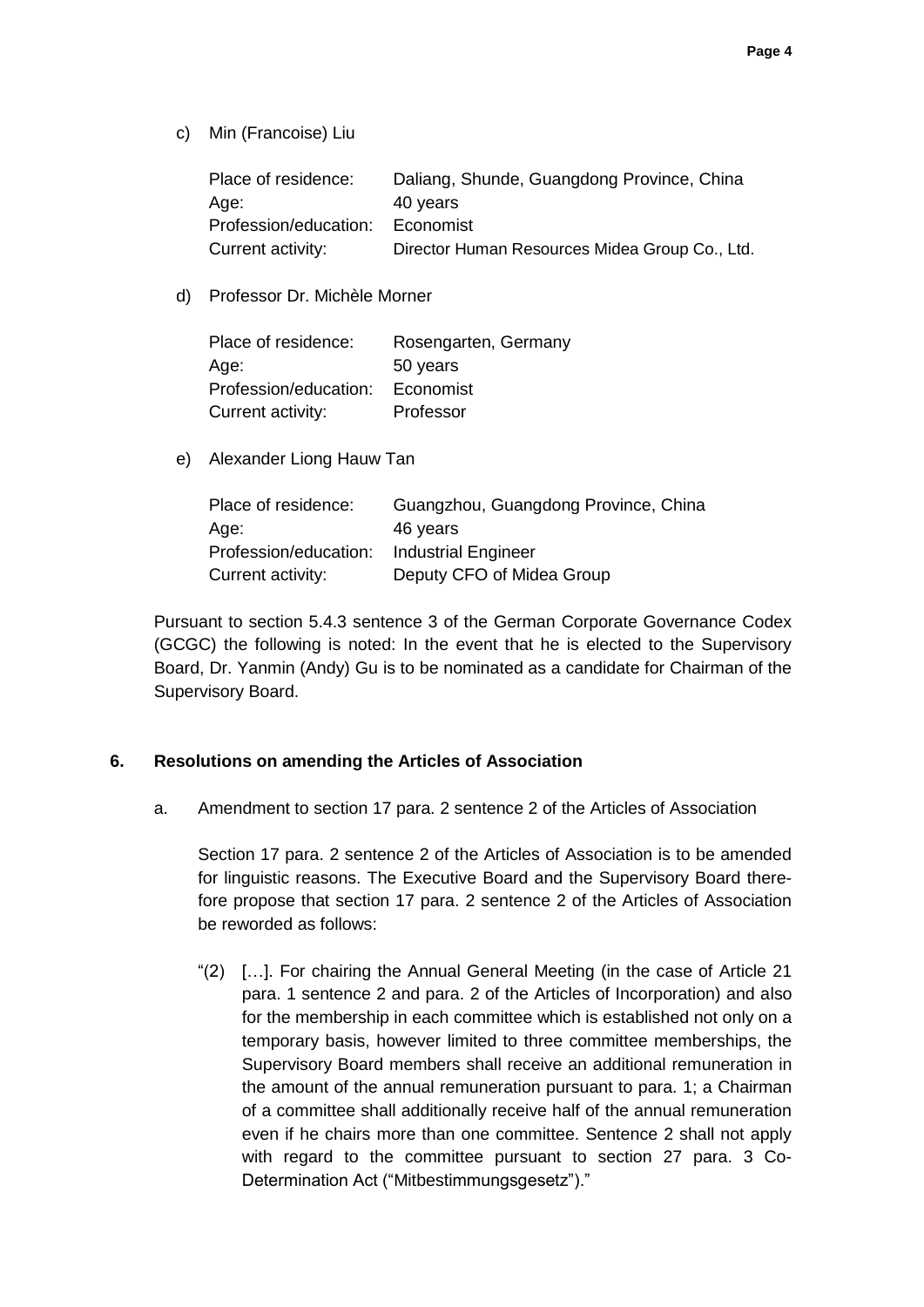b. Amendment to section 21 of the Articles of Association

The proposed amendment of section 21 para. 1 of the Articles of Association is intended to achieve greater flexibility in the chairing of the Annual General Meeting. Pursuant to the amendment, the Annual General Meeting shall be chaired either by the Chairman of the Supervisory Board or by another person designated by the shareholders' representatives on the Supervisory Board; this person must not necessarily be a member of the Supervisory Board; the chair at the Annual General Meeting can thus also be delegated to any person not on the Supervisory Board who is suited to chairing an annual general meeting. The amendment of section 21 para. 2 of the Articles of Association concerns the rights of the chairperson at the Annual General Meeting and is a linguistic adaptation of the previous section 21 para. 3 of the Articles of Association. The proposed rewording of section 21 para. 3 of the Articles of Association concerns the statutory establishment of the chairperson's right to impose reasonable limits on the shareholders' right to speak and ask questions.

The Executive Board and the Supervisory Board propose therefore that the following resolution be passed:

Section 21 of the Articles of Association is reformulated in its entirety as follows:

- "(1) The Annual General Meeting shall be chaired by the Chairman of the Supervisory Board or by another person designated by the shareholders' representatives on the Supervisory Board; this person must not necessarily be another member of the Supervisory Board.
- (2) The chairperson shall conduct the proceedings and determine the order in which the agenda items and votes are addressed, which may differ from the announced order on the agenda. Furthermore, the chairperson shall determine the form, procedure and further details of the voting process and may also decide that several items be put to the vote simultaneously.
- (3) The chairperson may impose reasonable limits on the shareholders' right to speak and ask questions. In particular at the beginning or in the course of the Annual General Meeting, he or she may establish reasonable time limits for the duration of the General Meeting, for discussion of the individual items on the agenda, and for the time available for speaking and asking questions in general or for individual speakers."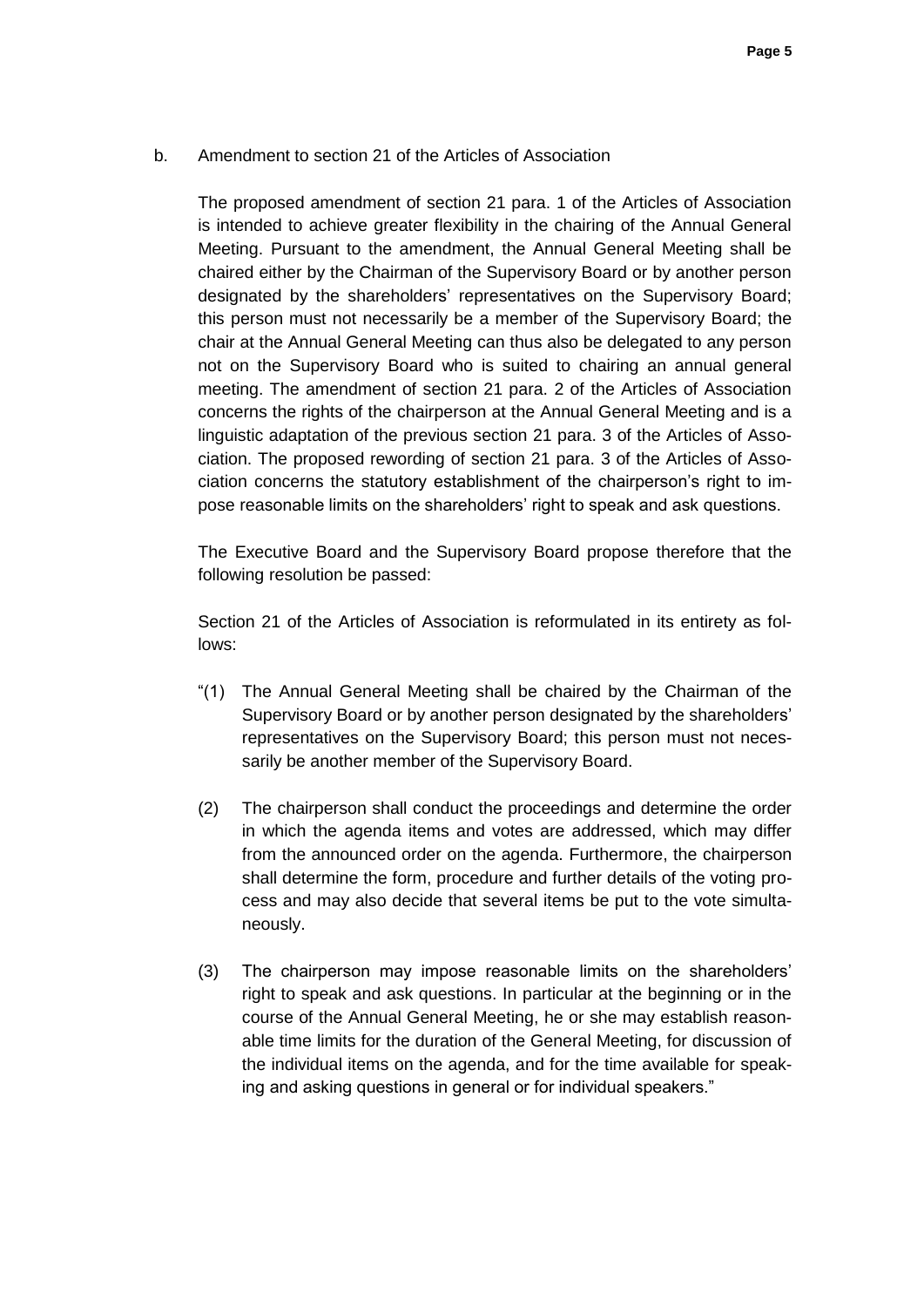**7. Election of the auditor of the annual financial statements and the consolidated financial statements for the 2017 financial year, as well as the auditor for an independent review, if applicable, of the condensed financial statements and the interim management report for the first half-year of the 2017 financial year**

The Supervisory Board proposes, on the basis of the Audit Committee's recommendation, to resolve that KPMG AG Wirtschaftsprüfungsgesellschaft, Berlin, be elected as the auditor of the annual financial statements and the consolidated financial statements for the 2017 financial year and for an independent review of the condensed financial statements and the interim management report for the first halfyear of the 2017 financial year, if such a review of these statements is conducted.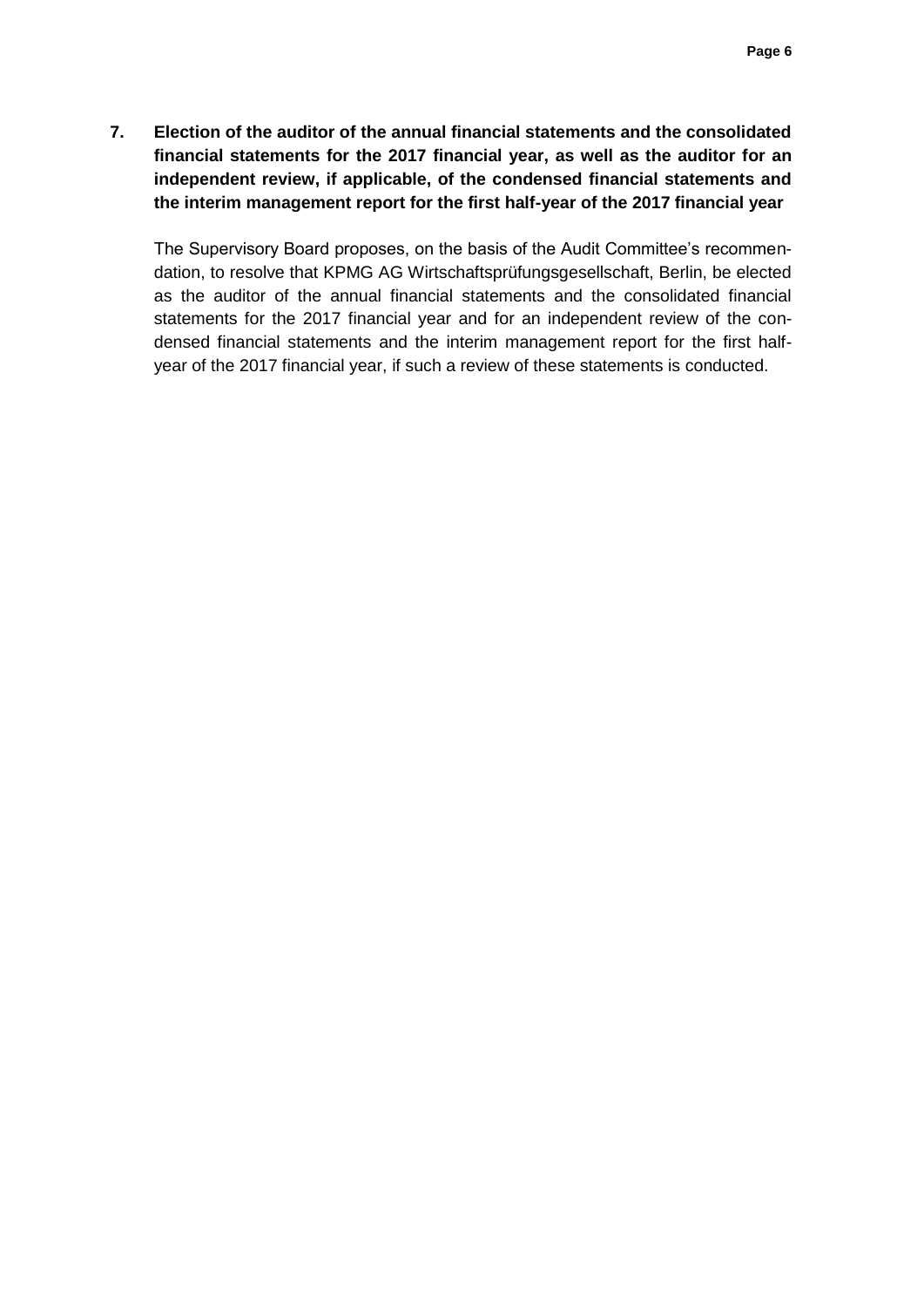### **II. Supplementary information relating to Agenda Item 5**

#### **1. Disclosures pursuant to section 125 para. 1 sentence 5 AktG**

The candidates proposed for election to the Supervisory Board under Agenda Item 5 are members of the supervisory board of the companies listed under a) and members of a comparable domestic or foreign controlling body of the companies listed under b) for each candidate.

Dr. Yanmin (Andy) Gu

a) Membership in other statutory supervisory boards

None

b) Membership in comparable domestic/foreign controlling bodies

Carrier Midea India Pvt. Ltd., Haryana, India Concepcion Midea Inc., Muntinlupa City, Philippines Midea Planet Indonesia, PT, Setiabudi Jakarta Selatan, Indonesia PT. Midea Heating and Ventilating Air Conditioner Indonesia, Jl Pluit Selatan Raya, Indonesia Misr Refrigeration and Air Conditioning Manufacturing Company, S.A.E., Giza, Egypt Clivet S.P.A., Villapaiera, Italy Arco S.A., Province of San Luis, Argentina Carrier S.A., Province of Tierra del Fuego, Argentina Carrier Fueguina S.A., Province of Tierra del Fuego, Argentina MIDEA DO BRASIL – AR CONDICIONADO / S.A., State of Rio Grande do Sul, Brazil Springer Carrier Ltda., State of Rio Grande do Sul, Brazil Climazon Industrial Ltda., State of Rio Grande do Sul, Brazil Carrier (Chile) S.A., City of Buenos Aires, Argentina Toshiba Lifestyle Products & Service Corporation, Kanagawa, Japan

Note: The aforementioned companies are Midea Group companies.

### Hongbo (Paul) Fang

a) Membership in other statutory supervisory boards

None

b) Membership in comparable domestic/foreign controlling bodies

Toshiba Lifestyle Products & Service Corporation, Kanagawa, Japan

Note: The aforementioned company is a Midea Group company.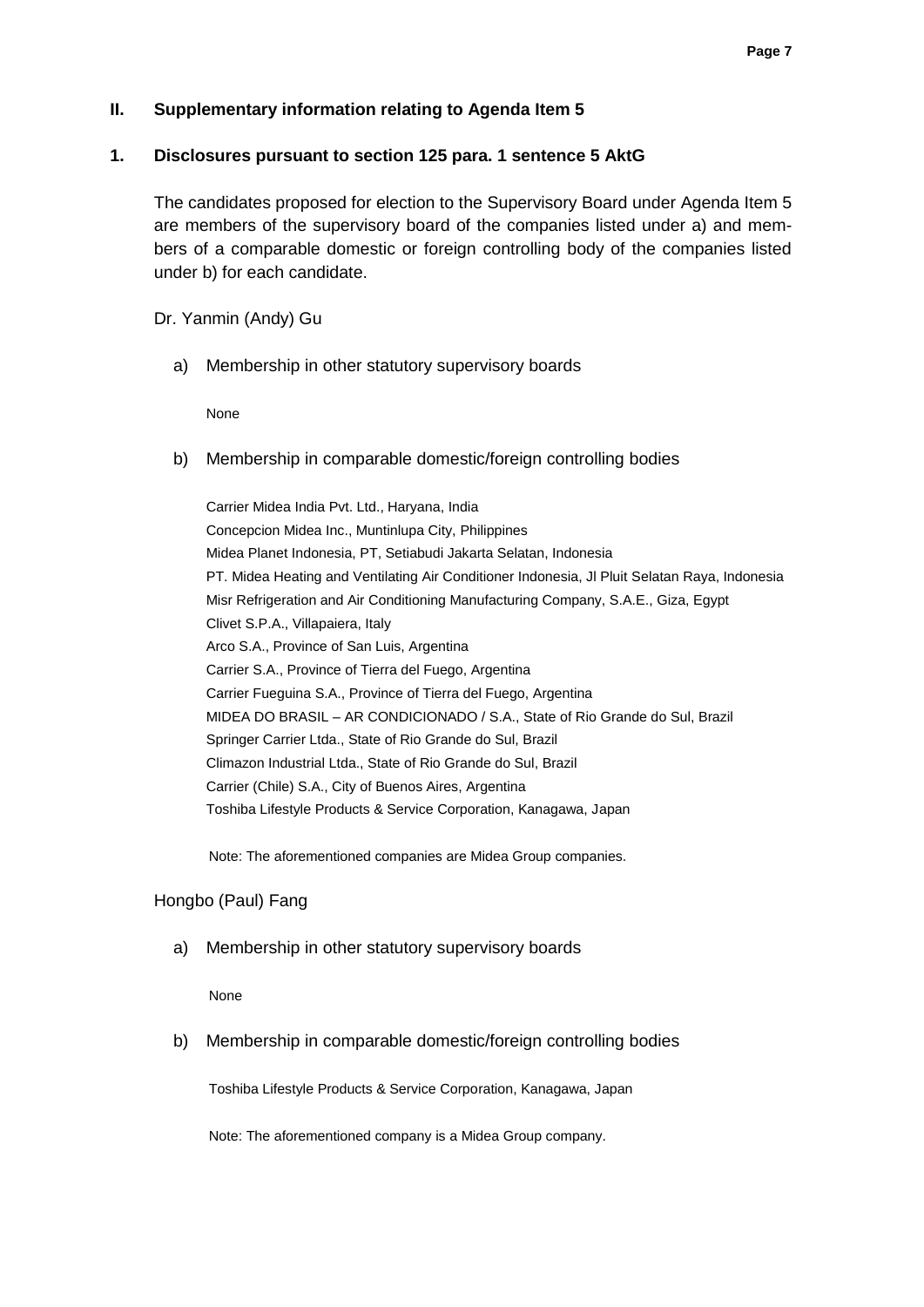#### Min (Francoise) Liu

a) Membership in other statutory supervisory boards

None

b) Membership in comparable domestic/foreign controlling bodies

None

#### Professor Dr. Michèle Morner

a) Membership in other statutory supervisory boards

Storch-Ciret Holding GmbH, Wuppertal

b) Membership in comparable domestic/foreign controlling bodies

None

#### Alexander Liong Hauw Tan

a) Membership in other statutory supervisory boards

None

b) Membership in comparable domestic/foreign controlling bodies

Concepcion Midea Inc., Muntinlupa City, Philippines Arco SA, Province of San Luis, Argentina Carrier SA, Province of Tierra del Fuego, Argentina Carrier Fuegunia SA, Province of Tierra del Fuego, Argentina Midea Do Brazil – AR Condicionnado/SA, State of Rio Grande do Sul, Brazil Springer Carrier Ltda., State of Rio Grande do Sul, Brazil Climazon Industrial Ltda., State of Rio Grande do Sul, Brazil Carrier (Chile) SA, City of Buenos Aires, Argentina

Note: The aforementioned companies are Midea Group companies.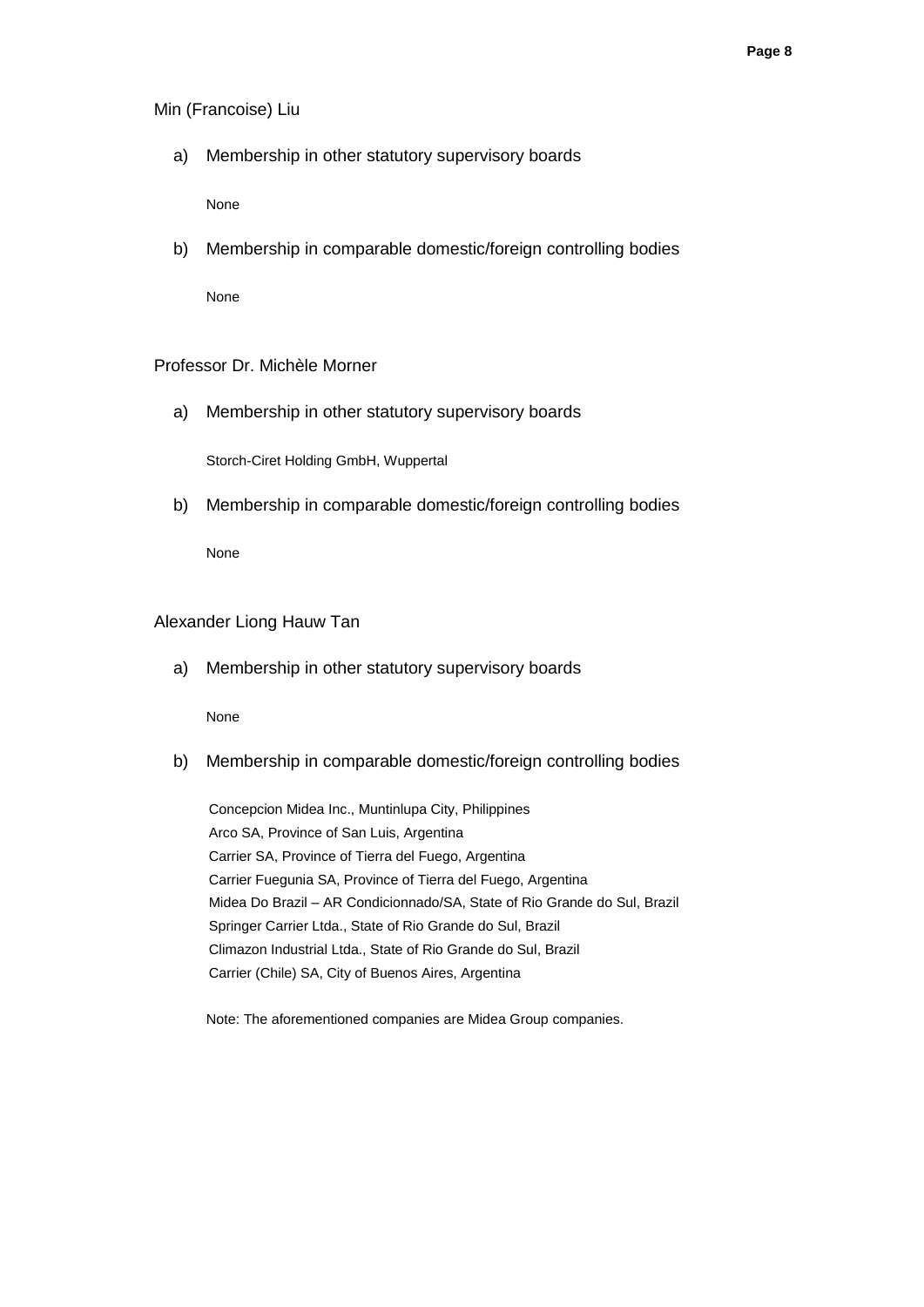### **2. Disclosures regarding section 5.4.1 para. 4 to 6 of the German Corporate Governance Codex (GCGC)**

With reference to section 5.4.1 para. 4 to 6 GCGC, the following disclosures are made regarding the proposed candidates:

Dr. Andy Gu is Vice President of Midea Group Co., Ltd. According to the voting rights notification dated January 9, 2017, Midea Group Co., Ltd. holds an indirect interest of 94.55% of the voting rights in KUKA Aktiengesellschaft through subsidiaries.

Paul Fang is Chairman and President of Midea Group Co., Ltd. According to the voting rights notification dated January 9, 2017, Midea Group Co., Ltd. holds an indirect interest of 94.55% of the voting rights in KUKA Aktiengesellschaft through subsidiaries.

Francoise Liu is Director of Human Resources of Midea Group Co., Ltd. According to the voting rights notification dated January 9, 2017, Midea Group Co., Ltd. holds an indirect interest of 94.55% of the voting rights in KUKA Aktiengesellschaft through subsidiaries.

Alexander Liong Hauw Tan is Deputy CFO of Midea Group Co., Ltd. According to the voting rights notification dated January 9, 2017, Midea Group Co., Ltd. holds an indirect interest of 94.55% of the voting rights in KUKA Aktiengesellschaft through subsidiaries.

The résumés of all candidates proposed for election to the Supervisory Board are accessible on the Company's website at [www.kuka.com](http://www.kuka.com/)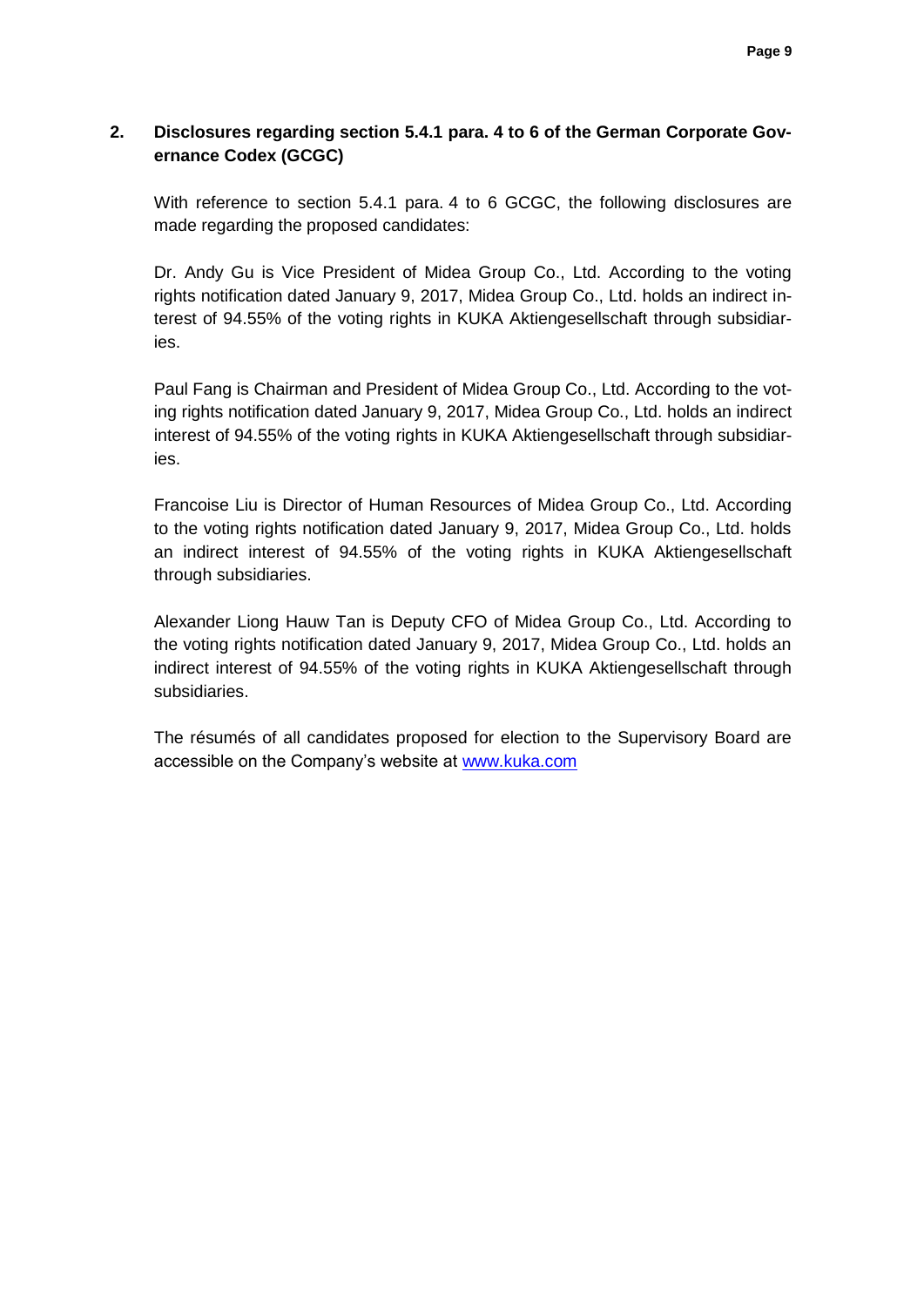### **III. Further information relating to the convening of the Annual General Meeting**

#### **Total number of shares and voting rights**

The Company's share capital comprises, at the time the Annual General Meeting is convened, 39,775,470 no-par-value shares; there are no other share classes. Each share confers one vote, resulting in 39,775,470 participating and voting shares.

#### **Prerequisites for attending the Annual General Meeting and exercising voting rights**

Shareholders wishing to attend the Annual General Meeting and exercise their voting right must register prior to the General Meeting. In addition, shareholders are required to provide proof of their right to attend the Annual General Meeting or to exercise voting rights. A certificate of share ownership issued in German or English by their custodian bank with reference being made to the start of the 21st day before the Annual General Meeting, namely Wednesday, May 10, 2017, 0:00 hours CEST (so-called "record date") is sufficient.

The registration and proof of share ownership must be in text form and be sent to the Company to the following address and be received no later than the seventh day prior to the General Meeting, i.e. at the latest by Wednesday, May 24, 2017, 24:00 hours, CEST:

> **KUKA Aktiengesellschaft c/o C-HV AG Gewerbepark 10 92289 Ursensollen**

**Fax: +49 (0) 9628 92 99 871 e-mail: [HV@Anmeldestelle.net](mailto:HV@Anmeldestelle.net)**

With respect to attendance at the General Meeting and the exercise of voting rights, only those persons shall be deemed shareholders for the Company's purposes who have provided such proof. In this respect, the right to attend and the scope of the voting rights shall be determined exclusively on the basis of the shareholding proven as of the record date. The record date does not involve any lock-up period for the shares. Even if all or some of the shares are sold after the record date, the shares held by the shareholder as of the record date shall be authoritative for attendance and for the scope of the voting rights; i.e. any sale of shares after the record date shall not affect the right to attend or the scope of voting rights. The same shall apply accordingly to new shares or additional shares acquired after the record date. Persons who do not hold any shares yet as of the record date and become shareholders after that date shall not be entitled to attend or vote. Furthermore, the record date is not a relevant date for dividend rights.

Admission tickets to the Annual General Meeting shall be issued to the shareholders after proper receipt of the registration and proof of share ownership. To ensure timely receipt of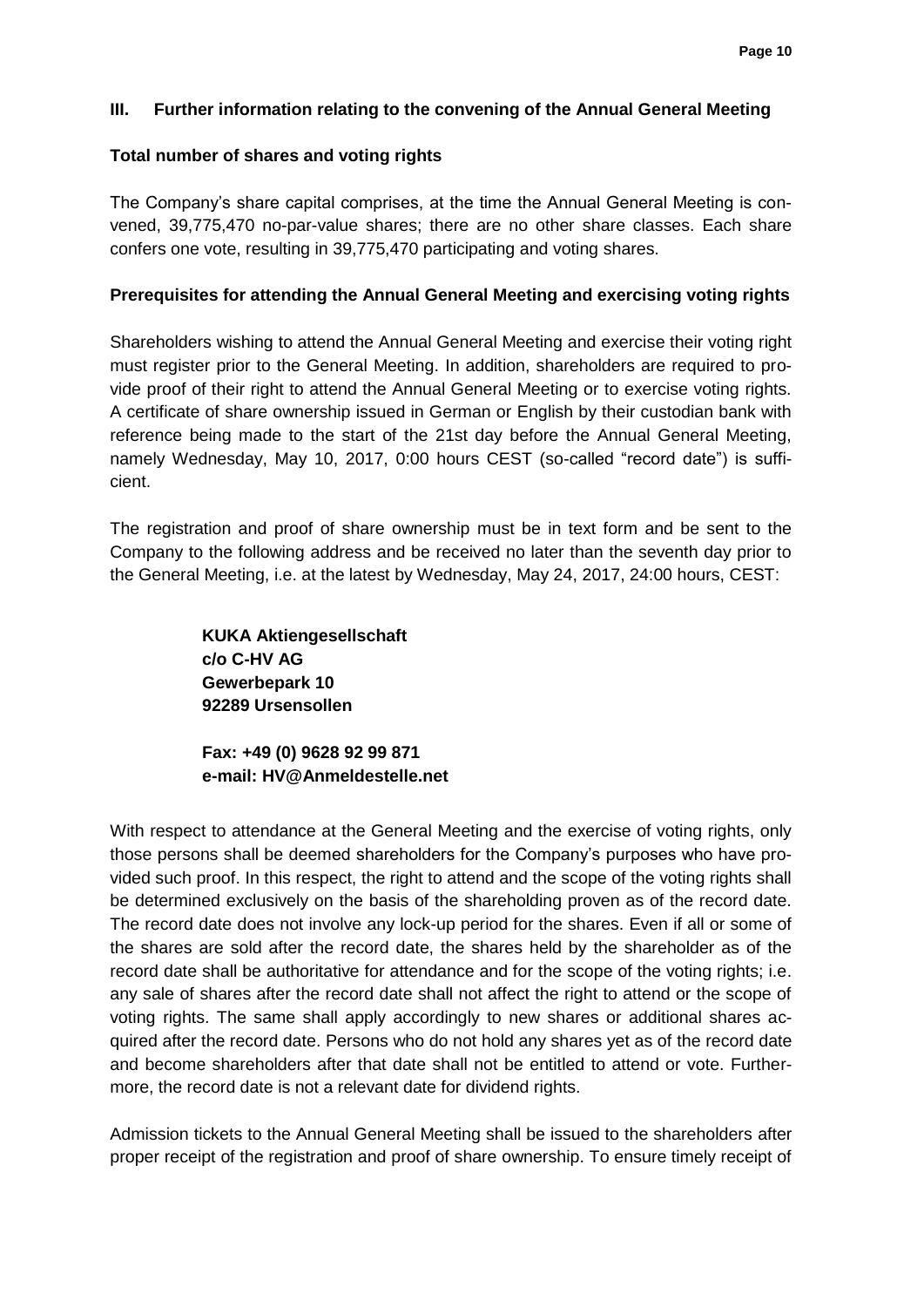admission tickets, we kindly ask shareholders to send the registration and proof of share ownership as early as possible.

### **Voting by proxy**

Shareholders may, by appropriately granting power of attorney, also exercise their voting rights at the Annual General Meeting by way of proxy, e.g. through a bank or a shareholders' association. If the shareholder appoints more than one person as a proxy, the Company may reject one or more of these persons. The requirement to register in due time and form and provide proof of share ownership in accordance with the above stipulations shall apply also in the case of voting by proxy.

In principle, any granting of power of attorney, revocation thereof and proof of authorization in relation to the Company must be in text form in accordance with section 134 para. 3 sentence 3 AktG. For granting power of attorney, shareholders may use the proxy section on the admission ticket form that they will receive after registration, or the proxy form that can be downloaded from the Company's website at [www.kuka.com.](http://www.kuka.com/) Shareholders shall also have the option of issuing special power of attorney in text form. Until the beginning of voting at the Annual General Meeting, the following address, fax number and e-mail address shall be available for sending proof of authorization as a proxy and for revoking power of attorney:

> **KUKA Aktiengesellschaft c/o C-HV AG Gewerbepark 10 92289 Ursensollen**

**Fax: +49 (0) 9628 92 99 871 e-mail: vollmacht@c-hv.com**

The entry and exit desks at the Annual General Meeting shall be available for this purpose on the day of the Annual General Meeting, from 9:00 am, at the Congress Center, Gögginger Strasse 10, 86159 Augsburg.

If a bank, a shareholders' association or any other equivalent institution, entity or person in accordance with section 135 AktG is appointed as a proxy, the text form requirement for such power of attorney shall apply neither by law nor according to the Company's Articles of Association. According to the law, it shall, in such cases, suffice if the proxy is able to validate its power of attorney. In addition, the power of attorney must be complete and refer only to the exercise of voting rights. Therefore, we advise shareholders wishing to authorize a bank, a shareholders' association or any other equivalent institution, entity or person as a proxy in accordance with section 135 AktG to confer with the proxy regarding the form that the power of attorney should take. In such cases, power of attorney shall be granted only to a specified proxy. According to section 135 para. 7 AktG, however, the effectiveness of the voting shall not be impaired by any breach of the aforementioned and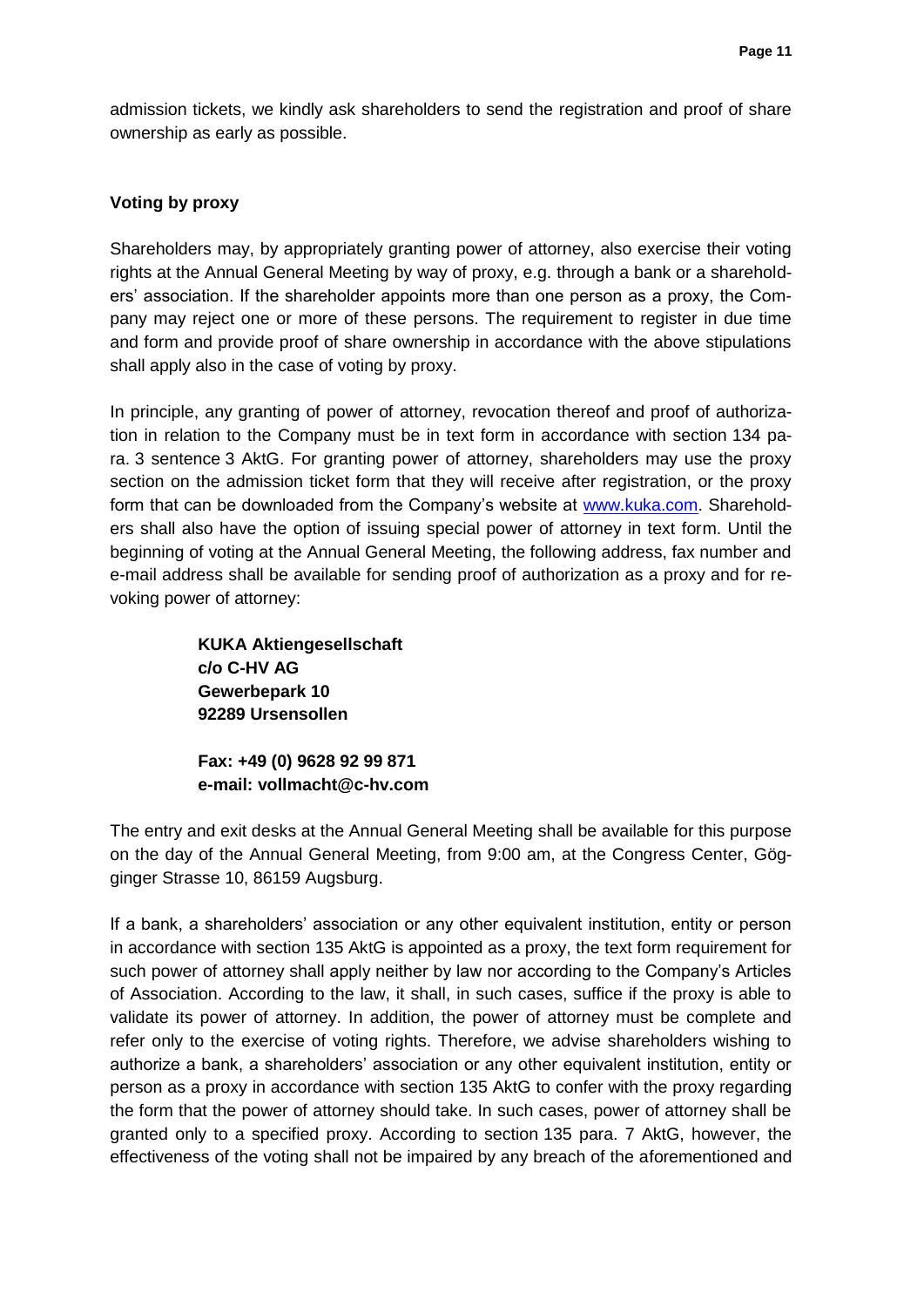specified additional requirements stated in section 135 AktG for the appointment of a proxy as stated in this section.

We offer our shareholders the possibility of authorizing Company-appointed proxies to exercise their voting rights. The Company has laid down the following provisions for this: The exercise of voting rights by such Company-appointed proxies shall be subject to express instructions given in respect of the specific items on the agenda. Without such express instructions, voting rights shall not be deemed to have been represented. The form for granting power of attorney and issuing instructions that is sent together with the admission ticket can be used for granting power of attorney. Any granting of power of attorney (along with instructions), revocation thereof and proof of authorization in relation to the Company must be in text form. The Company must receive power of attorney for Company-appointed proxies, along with express instructions, at the latest by Monday, May 29, 2017, 24:00 hours CEST, sent to the address below:

> **KUKA Aktiengesellschaft c/o C-HV AG Gewerbepark 10 92289 Ursensollen**

**Fax: +49 (0) 9628 92 99 871 e-mail: vollmacht@c-hv.com**

The entry and exit desks at the Annual General Meeting shall be available for giving, revoking and altering instructions in relation to any Company-appointed proxy on the day of the Annual General Meeting, from 9:00 am, at the Congress Center, Gögginger Strasse 10, 86159 Augsburg.

The offer of the option to authorize Company-appointed proxies to exercise voting rights shall not affect any of the aforementioned possibilities of participation and representation, including attendance in person or participation via another proxy, such as a bank or shareholders' association. All these possibilities shall remain fully open to shareholders.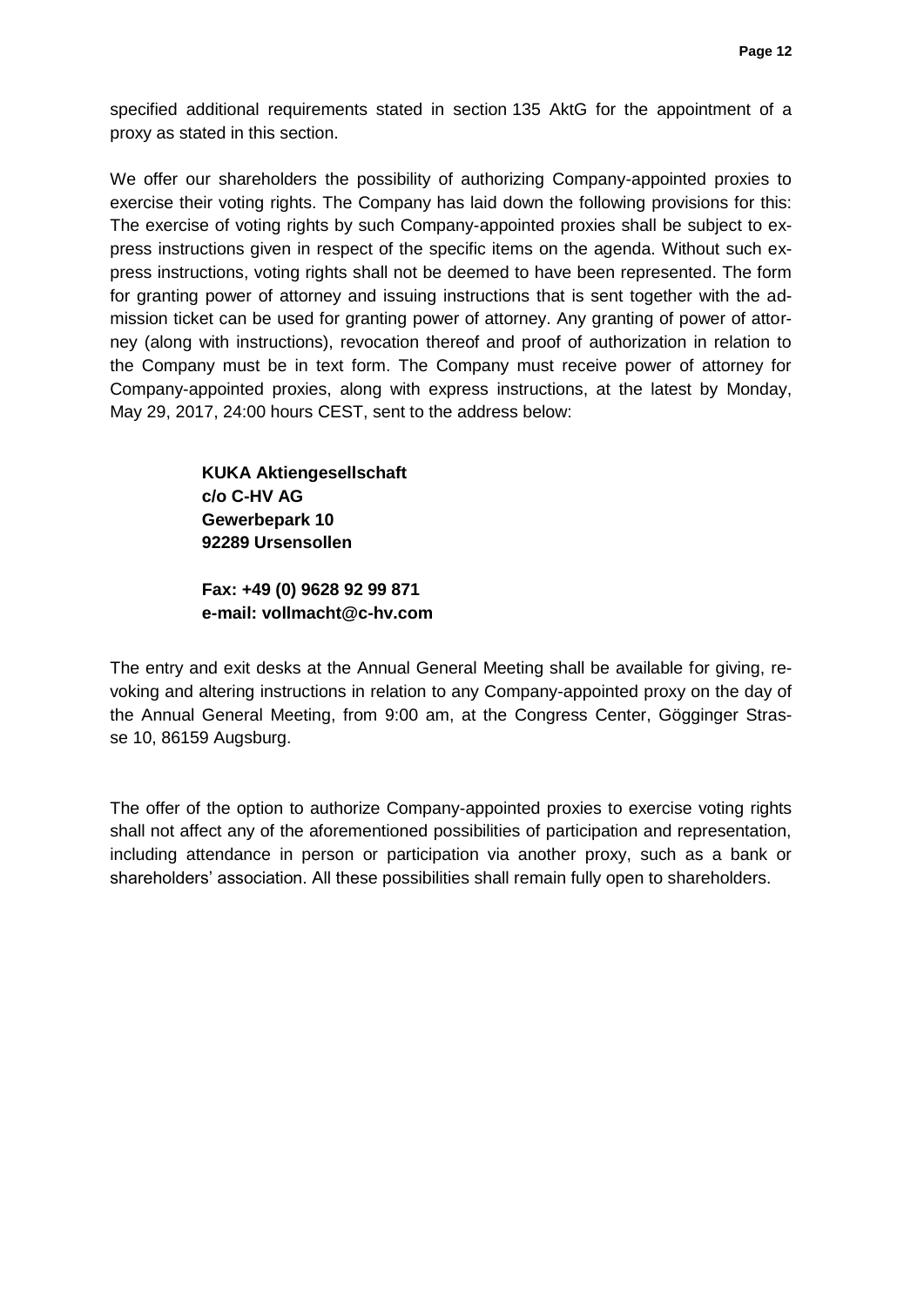### **Publication on the Company's website**

Shortly after the convening of the Annual General Meeting, the following information and documents shall be available on the Company's website at [www.kuka.com](http://www.kuka.com/) (cf. section 124a AktG):

- 1. The content of the convening notice, including an explanation as to why no resolution has been provided for Agenda Item 1, as well as the total number of shares and voting rights at the time of convening;
- 2. the documents to be made available to the General Meeting;
- 3. a form that can be used for voting by proxy.

# **Shareholder rights in accordance with section 122 para. 2 section 126 para. 1 section 127 and section 131 para. 1 AktG**

### **Addition to the agenda in accordance with section 122 para. 2 AktG**

Shareholders whose shares amount in aggregate to EUR 500,000 of the share capital may request that items be included in the agenda and published. A statement of grounds or a proposal for a resolution must be attached to every new item. Any such request must be directed in writing or using electronic means in accordance with section 126a BGB [German Civil Code] to the Executive Board of the Company (KUKA Aktiengesellschaft, Executive Board, reference: "Annual General Meeting", Zugspitzstrasse 140, 86165 Augsburg (e-mail: hauptversammlung2017@kuka.com)) and must be received by the Company at least 30 days prior to the Annual General Meeting, not counting the day of receipt and the day of the Annual General Meeting. The last permissible day of receipt is therefore Sunday, April 30, 2017, 24:00 hours CEST. Further details concerning the prerequisites for exercising this right and the limitations of this right can be found on the Company's website at [www.kuka.com](http://www.kuka.com/) under "Announcements in accordance with section 121 para. 3 sentence 3 no. 3 AktG regarding shareholder rights".

## **Motions and nominations by shareholders in accordance with section 126 para. 1 and section 127 AktG**

Shareholders may propose motions regarding specific items on the agenda (cf. section 126 AktG). The same applies to nominations for the election of Supervisory Board members or the auditors of the annual financial statements (cf. section 127 AktG).

According to section 126 para. 1 AktG, shareholder motions, including the name of the shareholder, a statement of grounds for the motion and any statement from the Management shall be made available to the persons entitled to access this information as set forth in section 125 para. 1 to 3 AktG under the conditions stated therein (this includes, among others, shareholders who demand this), provided that the shareholder has submitted a countermotion to a motion of the Executive Board and/or Supervisory Board on a specific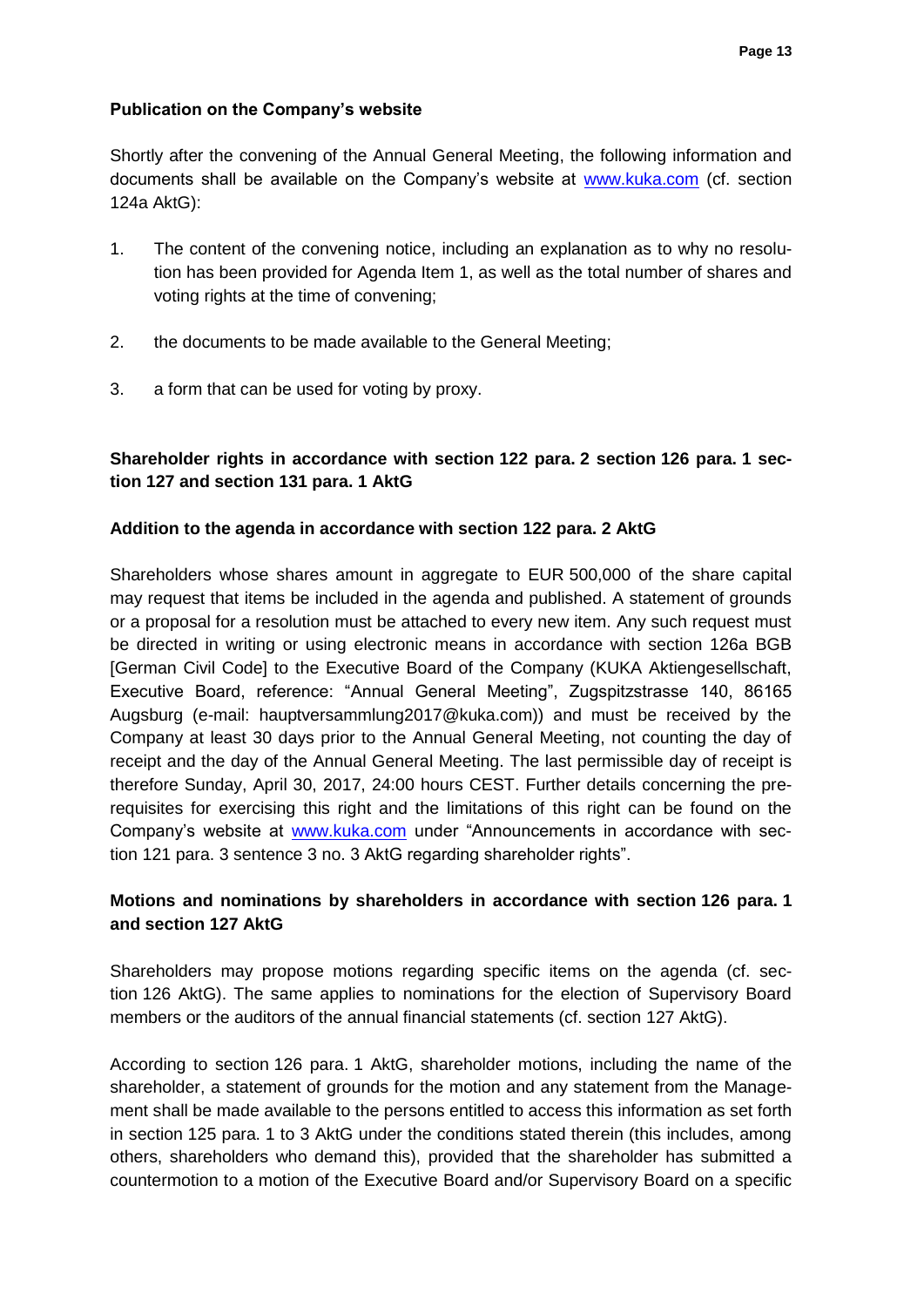item on the agenda, with a statement of grounds for the countermotion, to the address given below at least 14 days before the Company's Annual General Meeting, not counting the day of receipt. The last permissible day of receipt is therefore Tuesday, May 16, 2017, 24:00 hours CEST. A countermotion does not have to be made available if one of the exclusions under section 126 para. 2 AktG applies. Further details concerning the prerequisites for exercising this right and the limitations of this right can be found on the Company's website at [www.kuka.com](http://www.kuka.com/) under "Announcements in accordance with section 121 para. 3 sentence 3 no. 3 AktG regarding shareholder rights".

The right of each shareholder to propose, during the Annual General Meeting, countermotions regarding the various agenda items even without prior communication to the Company shall remain unaffected. We point out that any countermotions sent to the Company in advance in due time shall be considered at the Annual General Meeting only if they are made orally during the meeting.

A statement of grounds does not need to be provided for nominations made by shareholders in accordance with section 127 AktG. Nominations for election shall be made available only if they include the name, the profession exercised and the place of residence of the nominee and, in the case of an election of Supervisory Board members, information on their membership in other supervisory boards prescribed by law (cf. section 127 sentence 3 in conjunction with section 124 para. 3 and section 125 para. 1 sentence 5 AktG). According to section 127 sentence 1 in conjunction with section 126 para. 2 AktG, there are further grounds on which nominations for election do not need to be made available on the Internet. In all other respects, the prerequisites and provisions for making motions available shall correspondingly apply, in particular that Tuesday, May 16, 2017, 24:00 hours CEST, is the last permissible date for the receipt of nominations at the address given below, in order for them to still be made available. Further details concerning the prerequisites for exercising this right and the limitations of this right can be found on the Company's website at [www.kuka.com](http://www.kuka.com/) under "Announcements in accordance with section 121 para. 3 sentence 3 no. 3 AktG regarding shareholder rights".

Any motions (including any statement of grounds) or nominations made by shareholders in accordance with section 126 para. 1 and section 127 AktG must be sent exclusively to:

> **Executive Board KUKA Aktiengesellschaft Reference "Annual General Meeting" Zugspitzstrasse 140 86165 Augsburg**

**Fax: +49 (0) 821 797 5393 e-mail: hauptversammlung2017@kuka.com**

Motions and nominations for election that are to be made available (including the name of the shareholder and  $-$  in the case of motions  $-$  a statement of grounds) shall be made